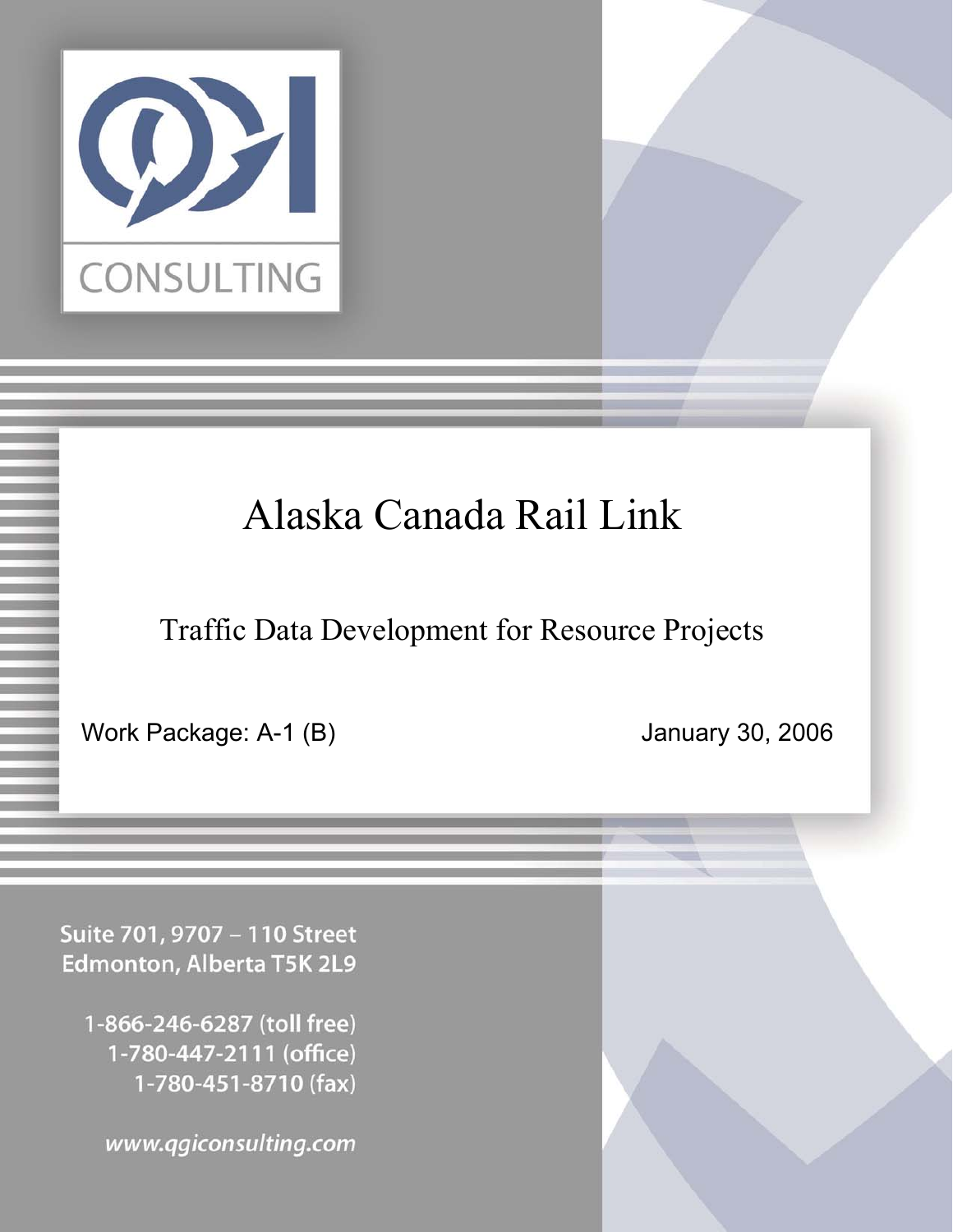# **Table of Contents**

| 1.0 |  |
|-----|--|
|     |  |
|     |  |
|     |  |
|     |  |
|     |  |
|     |  |
|     |  |
| 2.0 |  |
| 3.0 |  |
|     |  |
|     |  |
|     |  |
|     |  |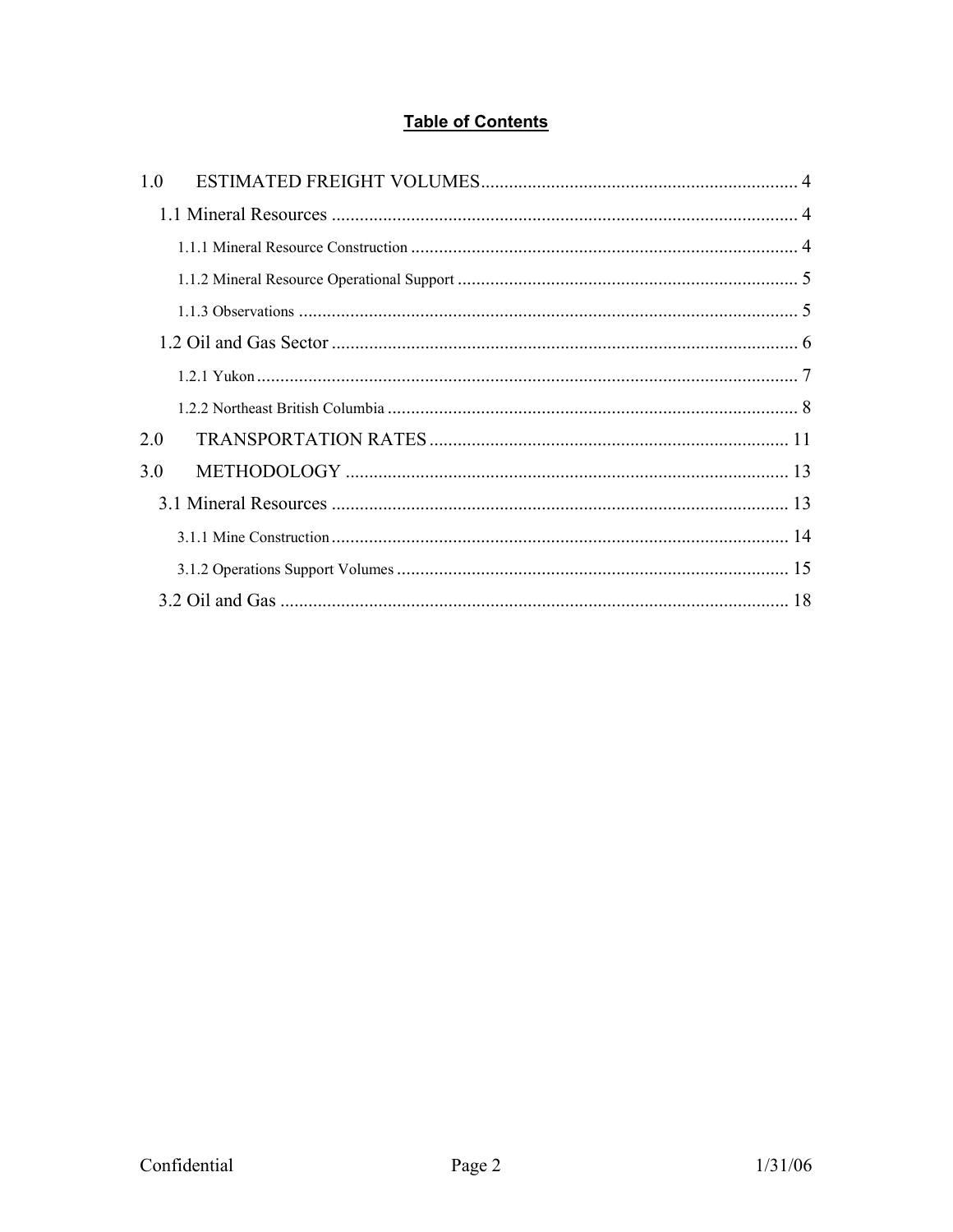

Suite 701  $9707 - 110^{th}$  Street Edmonton, AB T5K 2L9 Phone: (780) 447-2111 Fax: (780) 451-8710

### **To: Kells Boland – Project Manager - Alaska-Canada Rail Link**

### **Subject: Work Package A1 (b) – Traffic Data Development for Resource Projects**

Attached is the report of QGI Consulting for the above noted work package within the market analysis phase of the ongoing feasibility study for the proposed Alaska-Canada Rail Link. Our principal objectives, as outlined in the work package terms of reference, for this assignment included:

- - Development of a detailed baseline of current and / or potential transportation activity inbound to the Yukon and Northeastern British Columbia to support mineral resource and oil and gas activities;
- Quantification of existing or potential flows by industry sector, geographic corridor and transportation mode; and
- Identification of current market place transportation rates for the movement of these commodities within the defined corridors.

Recognizing the low current level of active mining and petroleum extraction within these regions we have completed this assignment using modeling techniques designed to estimate the potential freight volumes that may be achievable in the longer term should the key resource projects presently under consideration move forward to commercialization.

Our market research has yielded limited publicly available information with respect to freight movements and volumes within these sectors for the selected geographic regions. We have conducted a thorough review of publicly available data sources and have supplemented these efforts with direct discussions with industry representatives, in particular for the development of our mineral resources freight estimation model. The specific methodologies utilized in developing the estimated freight volumes are fully documented in Section 3.0 of the attached report. These freight estimates including volumes, timing, and feasibility along with the information to be provided by UAF personnel for Alaska, will be validated during the course of the next phase of this assignment.

Sincerely,

Milt Poirier **Partner** QGI Consulting Ltd.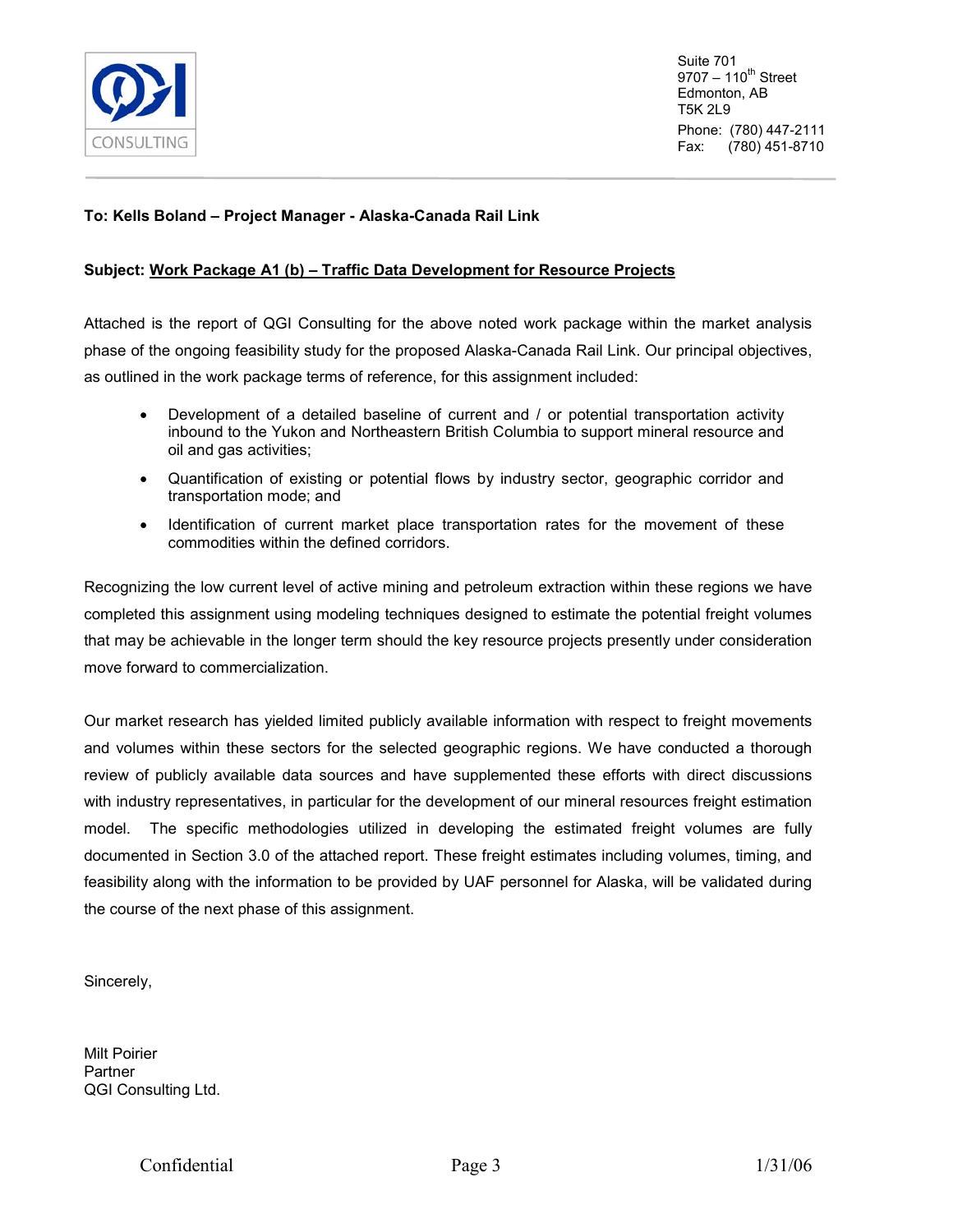## <span id="page-3-0"></span>**1.0 ESTIMATED FREIGHT VOLUMES**

Freight volumes associated with the development and operation of mineral resources and oil and gas activities in the Yukon and Northeast British Columbia have been estimated using modeling techniques described in Section 3.0 of this report. Freight volumes have been calculated for three cases: construction of mining operations, ongoing operational support of mining operations, and support for oil and gas exploration activities.

#### **1.1 Mineral Resources**

Gartner Lee, as part of its research to identify the potential export freight volumes associated with Yukon and Northeastern British Columbia mineral resources for the Alaska Canada Rail Link project, has identified a preliminary listing of forty-two (42) priority mineral deposits within these jurisdictions. Gartner Lee has also estimated the mineable resources, total shippable quantities, and estimated mine life associated with each of these deposits. Our analysis to identify the base maximum potential freight volumes for inbound goods to support mineral resource development and operations in the Yukon and Northeast British Columbia has been developed using the results of this preliminary analysis. The deposits by region and commodity type are summarized in Table 8 of Section 3.0 of this report.

## 1.1.1 Mineral Resource Construction

Our analytical model estimates a total potential of 1.594 million tonnes of freight associated with the construction of **all** identified priority mineral resource deposits. For this assignment we have not identified the timing associated with resource development or the estimated duration of the construction phase of these developments. Fuel and surface / pit equipment account for 48% of

the total estimated freight volumes while structural steel and mechanical equipment and supplies account for 24% of total volumes. The estimated volumes for individual resource developments are included in Appendix A of this report.



**Figure 1 – Inbound Freight for Mineral Resource Development**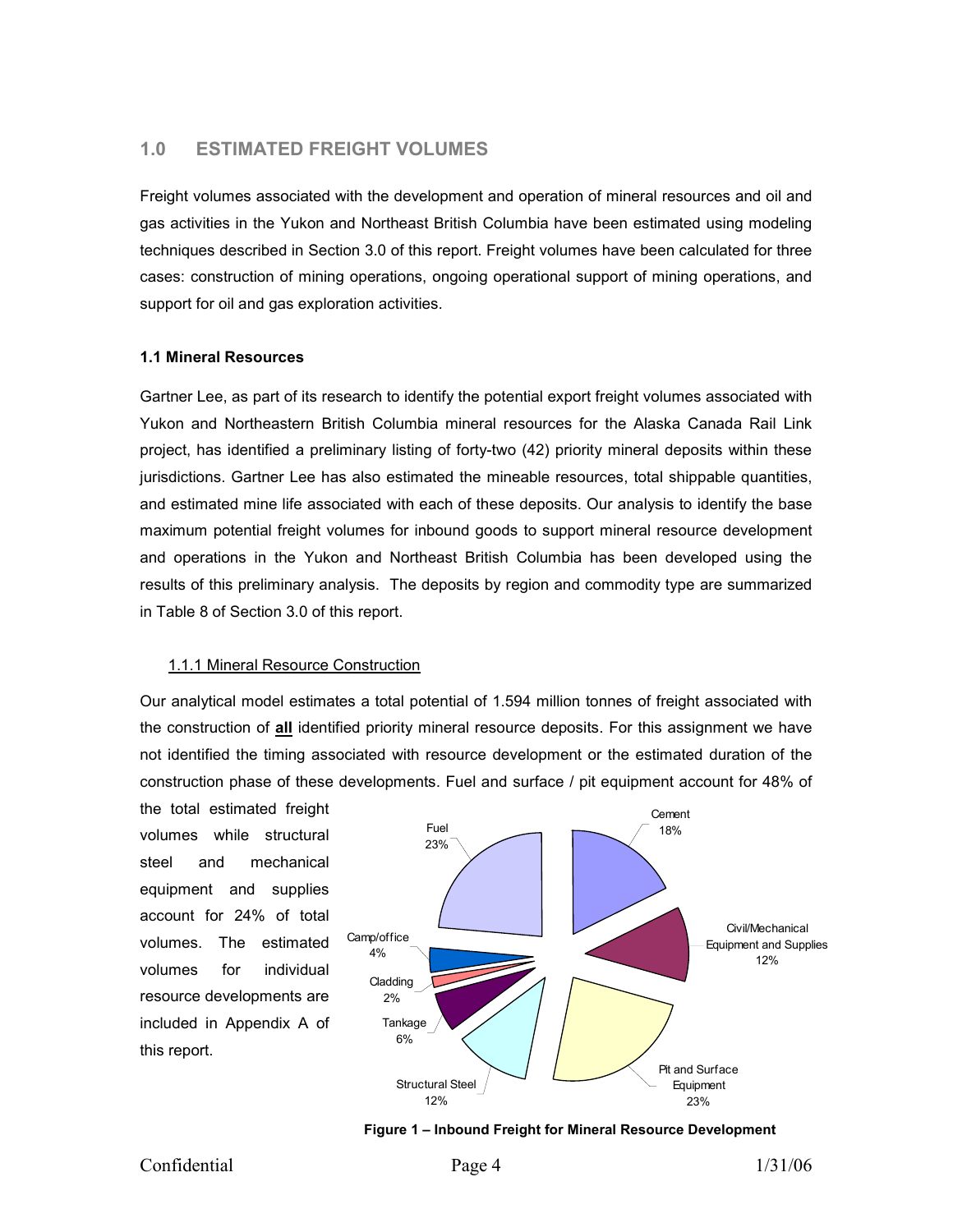#### <span id="page-4-0"></span>1.1.2 Mineral Resource Operational Support

Estimating the freight volumes associated with ongoing support of mining operations has also been done using the identified priority deposits. Our analysis estimates total potential annual freight volumes of 4.56 million tonnes to support ongoing operations for **all** the identified deposits. Base metal deposits account for 82% of estimated freight tonnages with coal accounting for the remaining 18%. This is roughly proportional with the relative number of each deposit type and their estimated shippable quantities. Base metal deposits account for 64% and 73% of identified deposits and shippable quantities respectively. Inbound freight is further weighted towards base metal operations as it is estimated that these operations would consume approximately 0.015 tonnes of freight per tonne of production as opposed to coal mines that would consume approximately 13% less or 0.013 tonnes per tonne of production.

|                                   |                   | <b>Freight Volumes (Tonnes)</b> |              |                   | <b>Percent Total Freight</b> |              |  |
|-----------------------------------|-------------------|---------------------------------|--------------|-------------------|------------------------------|--------------|--|
| Consumables                       | <b>Base Metal</b> | Coal                            | <b>Total</b> | <b>Base Metal</b> | Coal                         | <u>Total</u> |  |
| Diesel Fuel                       | 2,393,096         | 168.548                         | 2.561.644    | 64%               | 21%                          | 56%          |  |
| <b>Other Consumables</b>          |                   |                                 |              |                   |                              |              |  |
| $(1)$ Crusher liners $(2)$        | 11,890            | $\overline{\phantom{a}}$        | 11,890       | 0.3%              | -                            | $0\%$        |  |
| (2) Mill Liners                   | 17.835            | $\overline{\phantom{a}}$        | 17.835       | 0.5%              | ٠                            | $0\%$        |  |
| (3) Grinding Balls 75mm           | 433,979           | ٠                               | 433.979      | 11.6%             | ۰                            | 10%          |  |
| (4) Lime etc                      | 433,979           | ۰                               | 433,979      | 11.6%             | ٠                            | 10%          |  |
| $(5)$ Fluxes                      | 2.170             | ۰                               | 2.170        | 0.1%              | ä.                           | $0\%$        |  |
| (6) Lubricants                    | 2.972             |                                 | 2,972        | 0.1%              | ٠                            | $0\%$        |  |
| (7) Misc. Mill & Lab Supplies     | 2,972             | ۰                               | 2,972        | 0.1%              | ٠                            | $0\%$        |  |
| (8) Other Mine Consumeables       | 379,732           | 650,736                         | 1,030,467    | 10.2%             | 79.4%                        | 23%          |  |
| $(9)$ Food                        | 60,757            |                                 | 60,757       | 1.6%              |                              | 1%           |  |
| <b>Subtotal Other Consumables</b> | 1,346,287         | 650,736                         | 1,997,023    | 36%               | 79%                          | 44%          |  |
| <b>Total Freight</b>              | 3,739,383         | 819,283                         | 4,558,667    | 82%               | 18%                          | 100%         |  |

#### **Table 1 – Estimated Inbound Freight Volumes – Mining Operations Support**

On the whole fuel is estimated to account for 56% of total freight. The ratio of fuel to other supplies is higher for base metal operations as compared to coal (64% versus 21%). Detailed calculations of inbound freight requirements are provided in Appendix A of this report.

#### 1.1.3 Observations

Estimated freight volumes for both construction and ongoing support of mineral resource operations are estimated values based on the models described in Section 3.0 of this report. While the assumptions for consumption of freight are reasonable and based on industry expertise we would caution that these estimates should not be taken as representative of the "true" freight volumes that may be available to be moved via the proposed Alaska-Canada Rail Link.

# Confidential Page 5 1/31/06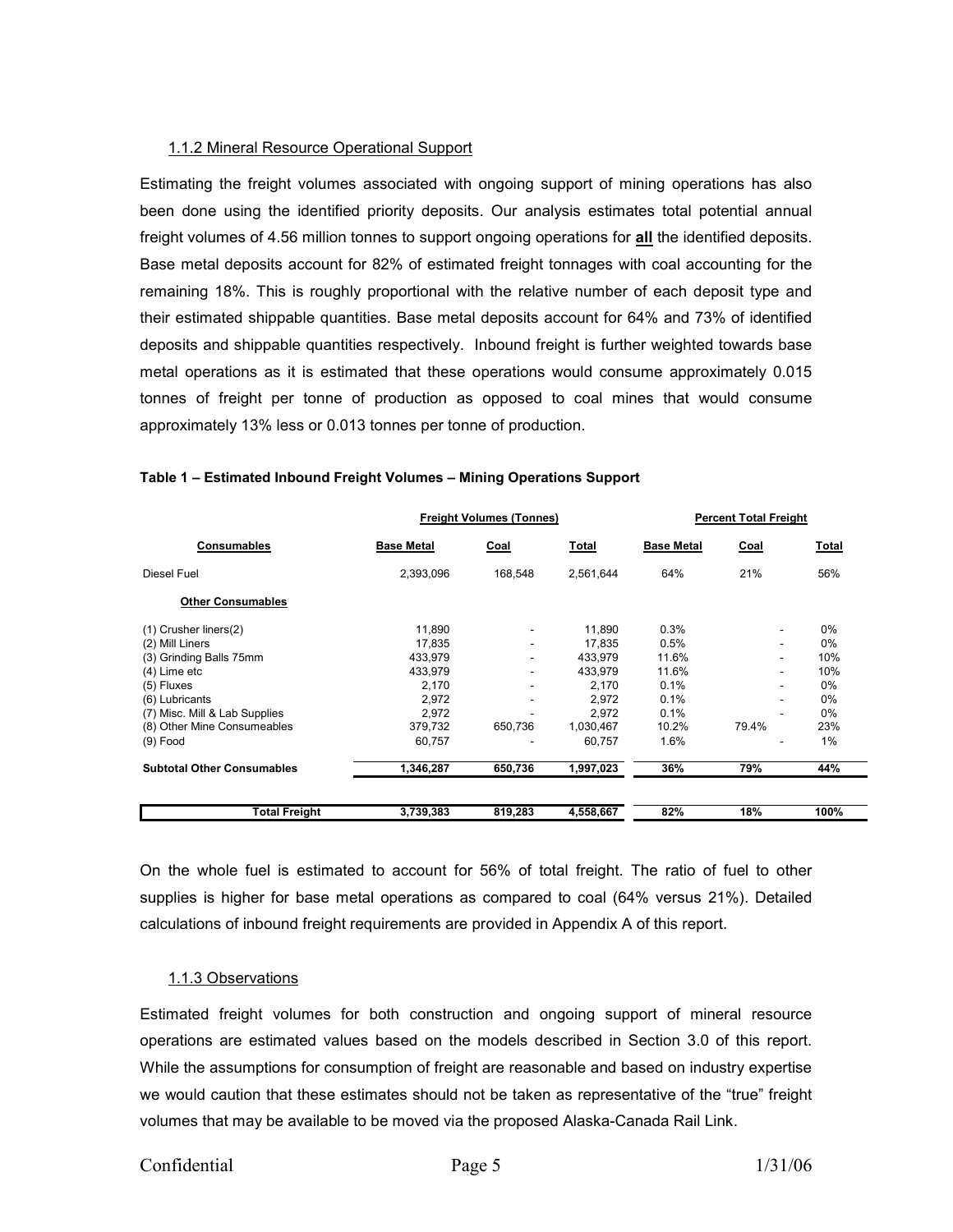<span id="page-5-0"></span>The types of goods used in the construction of mining operations are, for the most part, conducive to rail movement based on commodity characteristics. Determination of appropriate modal or multi-modal logistics for the movement of these commodities will be influenced by numerous factors. Some of the key factors in this regard include:

- relative cost between transportation modes;
- transportation infrastructure in place at both origin and destination to support the modal options available;
- source locations for individual materials;
- preferences of shippers and/or mine development managers regarding specific transportation modes; and
- importance of timeliness and / or speed of transit for individual commodities.

Furthermore, while the estimated freight volumes are significant these must be viewed within the proper context. Principal issues for consideration in assessing the viability of these volumes for railway movement via the proposed Alaska – Canada Rail Link include:

- estimated volumes presume that all identified mineral deposits will move forward to commercial production
- construction volumes would be expected, for each resource development, to be transported over 1-3 year periods;
- it is not reasonable to assume that the proposed projects would move forward at the same time likely resulting in the dispersal of the aggregate volumes over an extended period of time resulting in lower actual annual volumes when timing of operations and estimated mine life are factored in; and
- the specific location of the proposed projects and the relative volume of freight associated with each will determine the length of haul potentially available to the Alaska-Canada Rail Link and the associated revenues for such movements.

These issues and the relative competitiveness of rail against existing modal choices will be assessed in the ensuing resource projects logistics evaluation work package also to be completed by QGI Consulting.

#### **1.2 Oil and Gas Sector**

Estimation of freight volumes for oil and gas activities has been limited to activities ongoing and forecasted for Northeastern British Columbia. Current activity in this sector in the Yukon is very limited and no information, either in the public domain or through industry contacts, has yielded meaningful data, regarding forecast oil and gas exploration and drilling in the Yukon.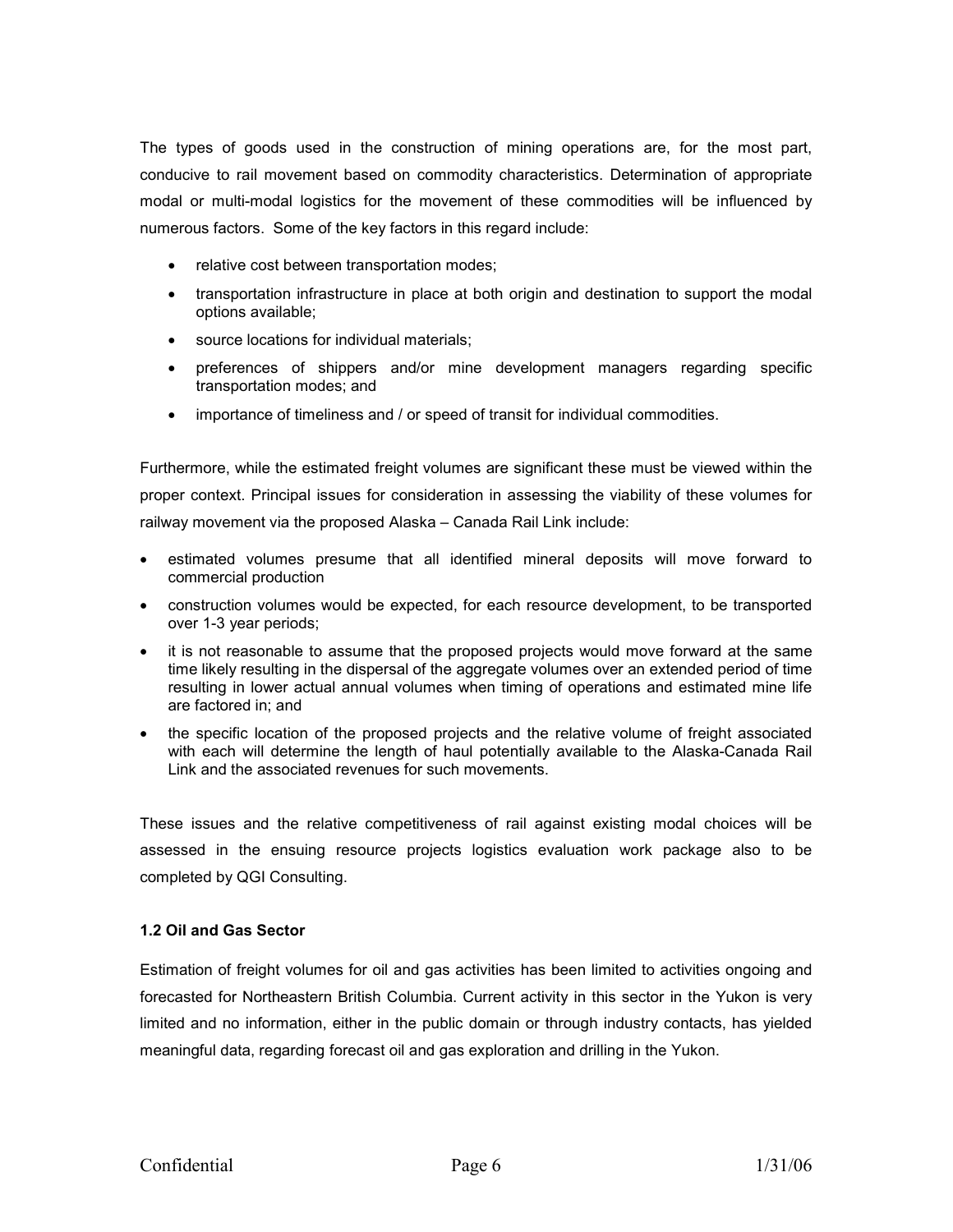#### <span id="page-6-0"></span>1.2.1 Yukon

During the period 1957 to 1991 a total of seventy-one (71) wells were drilled in the Yukon. This represents an average of three wells per year although this number is skewed somewhat as a result of relatively significant activity levels during 1971-72 when seventeen (17) or 24% of all wells were drilled. Only three (3) wells have been drilled in this region since 1979.

|       |                    |   | Region                     |                    |       |                     |                 |
|-------|--------------------|---|----------------------------|--------------------|-------|---------------------|-----------------|
| Year  | <b>Eagle Plain</b> |   | Kandik Basin Liard Plateau | <b>North Coast</b> | Other | <b>Peel Plateau</b> | <b>Total</b>    |
| 1957  |                    |   |                            |                    |       |                     |                 |
| 1959  |                    |   |                            |                    |       |                     |                 |
| 1960  |                    |   |                            |                    |       |                     |                 |
| 1962  |                    |   | 2                          |                    |       |                     | 3               |
| 1963  | 2                  |   |                            |                    |       |                     | 3               |
| 1964  | 4                  |   |                            |                    |       |                     | 4               |
| 1965  | 4                  |   |                            |                    |       | 3                   | 7               |
| 1966  |                    |   |                            |                    |       | 3                   | 3               |
| 1967  |                    |   |                            |                    |       | 4                   | 6               |
| 1968  |                    |   |                            |                    |       |                     | 3               |
| 1969  |                    |   |                            |                    |       |                     | 2               |
| 1970  |                    |   |                            |                    |       |                     | 4               |
| 1971  | 4                  |   |                            |                    |       |                     | 7               |
| 1972  | 5                  |   |                            |                    |       | 3                   | 10              |
| 1973  | 4                  |   |                            |                    |       |                     | 5               |
| 1974  |                    |   |                            |                    |       | 2                   | 2               |
| 1977  |                    |   |                            |                    |       |                     | $\overline{c}$  |
| 1978  | 1                  |   |                            |                    |       |                     | 2               |
| 1979  |                    |   | 2                          |                    |       |                     | 2               |
| 1984  |                    |   |                            |                    |       |                     |                 |
| 1985  |                    |   |                            |                    |       |                     |                 |
| 1991  |                    |   | 1                          |                    |       |                     |                 |
| Total | 33                 | 3 | $\overline{12}$            | 3                  | 1     | 19                  | $\overline{71}$ |

#### **Table 2 – Volume of Wells Drilled in the Yukon 1957 - 1991**

Of the seventy-one wells drilled during this period only two wells, operated by Devon XL in the Liard Plateau region, remain active today. The majority of the remaining wells have been abandoned or have suspended operations. (See Table 3 below)

## **Table 3 – Current Status of Yukon Wells**

|               | Region             |  |                            |                    |       |                     |               |  |  |
|---------------|--------------------|--|----------------------------|--------------------|-------|---------------------|---------------|--|--|
| <b>Status</b> | <b>Eagle Plain</b> |  | Kandik Basin Liard Plateau | <b>North Coast</b> | Other | <b>Peel Plateau</b> | Total         |  |  |
| Abandoned     | 28                 |  |                            |                    |       | 19                  | 62            |  |  |
| Disposal      |                    |  |                            |                    |       |                     |               |  |  |
| Observation   |                    |  |                            |                    |       |                     |               |  |  |
| Production    |                    |  |                            |                    |       |                     | $\mathcal{P}$ |  |  |
| Suspended     |                    |  |                            |                    |       |                     | 5             |  |  |
| <b>Total</b>  | 33                 |  |                            |                    |       | 19                  | 71            |  |  |

In August 2004 the Yukon government announced the issuance of its first drilling license in nearly twenty years. Although it is believed that the Yukon may hold significant gas deposits there is little ongoing activity and the deposits have not been thoroughly explored to assess size and production feasibility. The freight volumes associated with drilling activity in this region are

## Confidential Page 7 1/31/06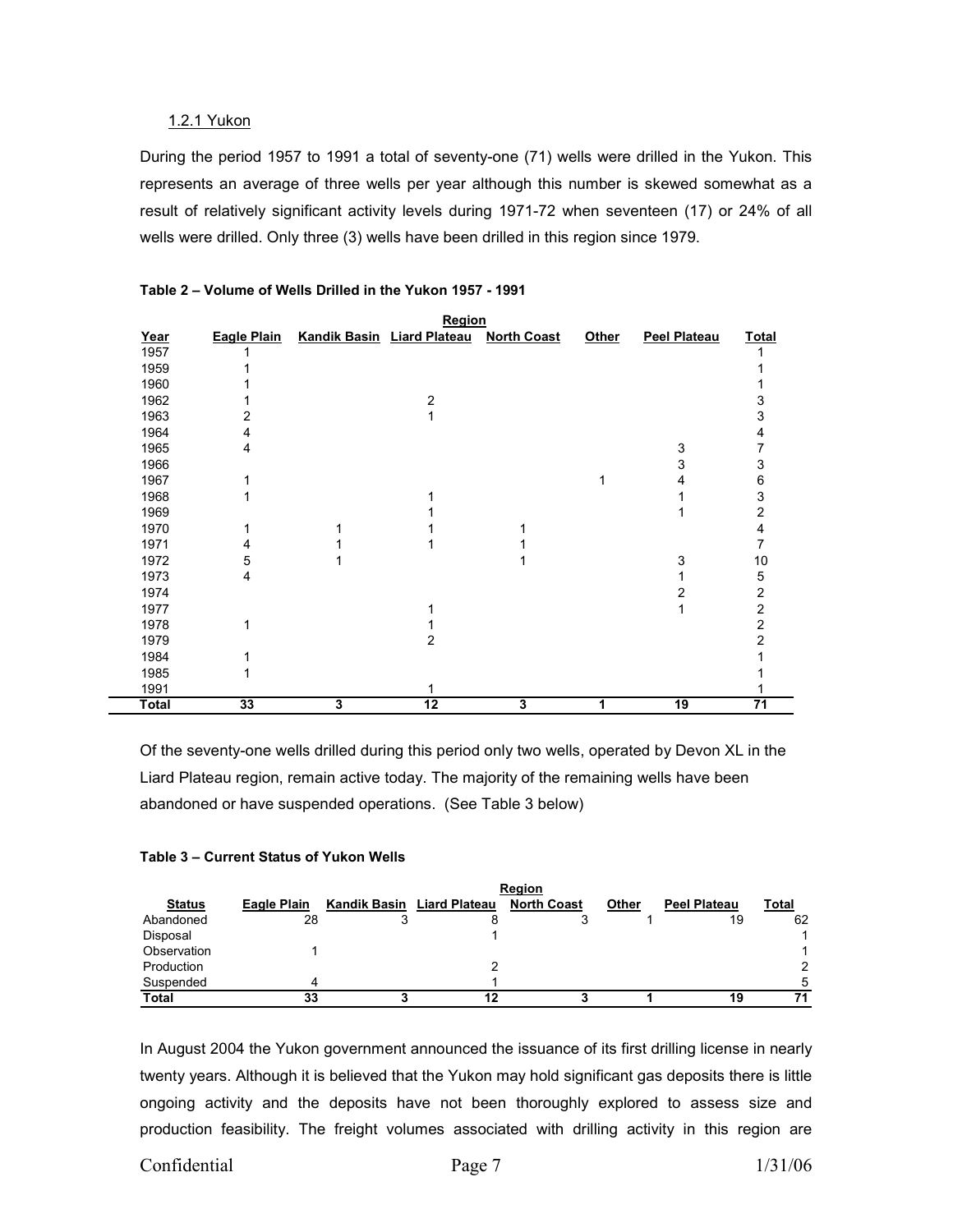<span id="page-7-0"></span>insignificant within the scope of this analysis and there is no meaningful data available that would allow for the development of a reasonable estimation of future activity and related freight tonnages for this region.

#### 1.2.2 Northeast British Columbia

Oil and gas exploration activity in Northeastern British Columbia occurs in six (6) distinct resource regions: Liard Basin & Fold Belt; Fort Nelson/Northern Plains; Fort St. John; Northern Foothills; Southern Foothills; and the Deep Basin. (See Figure 2)

It is estimated that freight volumes associated with resupply of drilling rigs in 2004 accounted for approximately 775,000 tonnes of freight into Northeastern British Columbia. Of this roughly 27% on a volume basis is assumed to be diesel fuel with the remainder accounted for by other supplies including drilling mud, tubulars, and other consumables.

#### **Table 4 – Rig Resupply Freight Volumes**

Freight estimates do not include volumes associated with the movement of the rigs themselves as this equipment is not deemed conducive to rail transportation. The majority of recent activity has been centered in the

| <b>Commodity</b>  | 2003               | 2004               | 2005               |
|-------------------|--------------------|--------------------|--------------------|
| Fuel<br>All Other | 178,487<br>474,613 | 192,362<br>511,507 | 211,653<br>562.805 |
| Total             | 653,101            | 703,869            | 774,458            |

Fort Nelson / Northern Plains / Fort St. John region. As Table 5 below indicates these two areas accounted for 85% of all wells rig released in 2004. Similar levels of activity are estimated to have occurred in 2005 although specific statistics are not yet available from the British Columbia Ministry of Energy Mines and Resources.

#### **Table 5 – Wells Rig Released Northeastern B.C. 2004**

| <b>NE B.C. Resource Region</b>       | <b>Wells Rig Released 2004</b> |
|--------------------------------------|--------------------------------|
| <b>Liard Region</b>                  | 10                             |
| Fort Nelson / Northern Plains Region | 414                            |
| Fort St. John Region                 | 563                            |
| Deep Basin Region                    | 118                            |
| Northern Foothills Region            | 28                             |
| Southern Foothills Region            | 20                             |

Forecasting future drilling activity, and future freight volumes, for the Northeastern B.C. region is difficult as it is dependant on the exploration and development priorities of the individual resource exploration companies. While the resource companies provide summary statements of their intentions within the public domain they do not release detailed information regarding such plans. It is reasonable to assume that drilling activity will continue at historical levels within the short to medium term given the magnitude of known gas reserves within this area, the growing global demand for such commodities, and the elevated market prices for both oil and natural gas.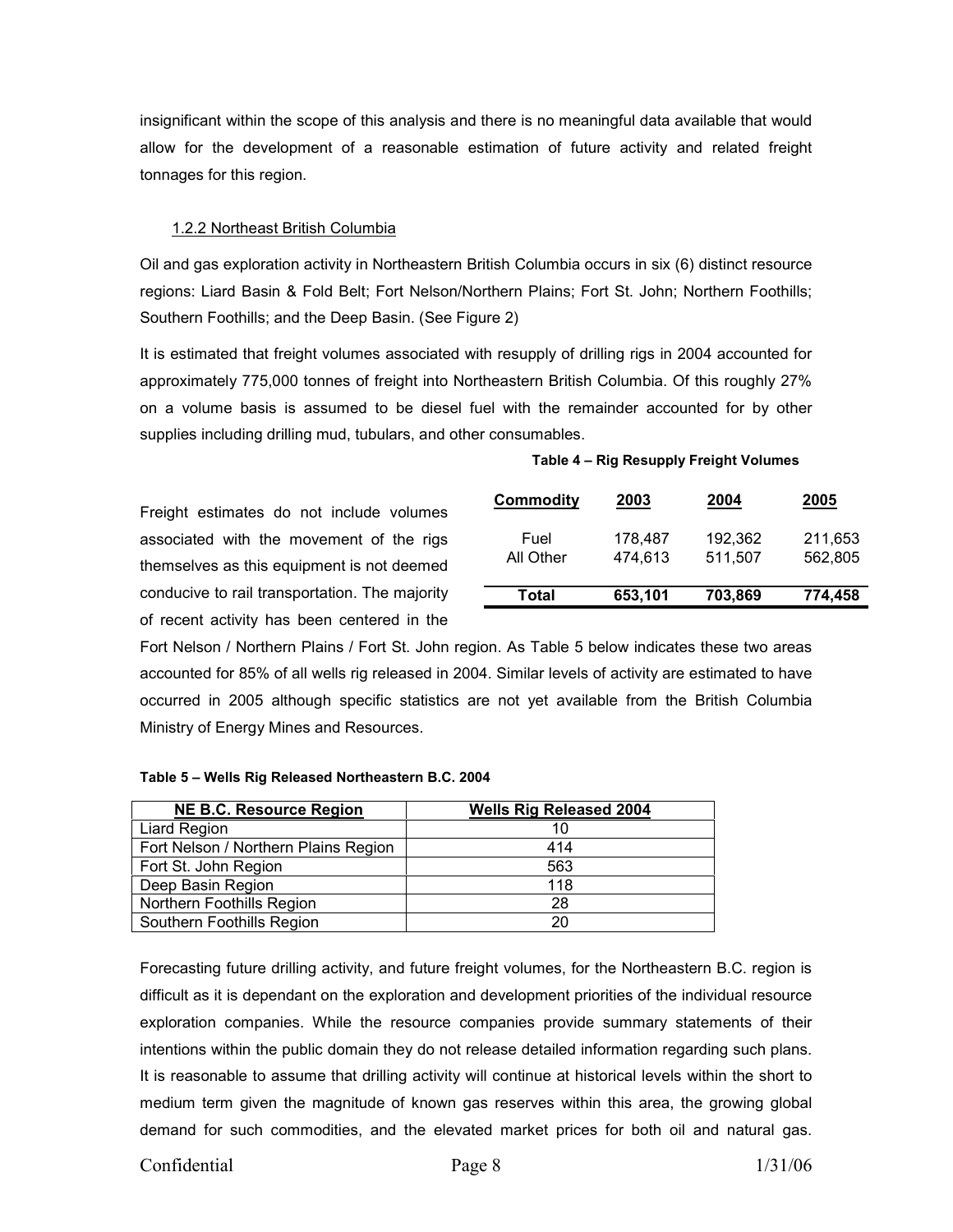Whether or not this level of activity would still be underway in the timeframe of an operational Alaska-Canada Rail Link is unknown.

A review of publicly available information has not yielded drilling forecasts for this region. The Petroleum Services Association of Canada does produce drilling forecasts on a quarterly basis for all provinces in Canada however these do not extend beyond a 12-month period. A reasonable gauge of future activity levels can be gleaned from publicly available information from the major participants in exploration and production activity in the region. A representative view of this comes from Encana who identifies the Greater Sierra resource play located in the Fort Nelson area as a strategic resource within their global portfolio. Encana indicates that to date it has developed only 20% of its existing land base in this area and currently has a five-year inventory of 1,000 drilling locations identified. Based on 2004 well rig release data published by British Columbia Energy Mines and Resources, Encana represents approximately 45% of ongoing activity in this region.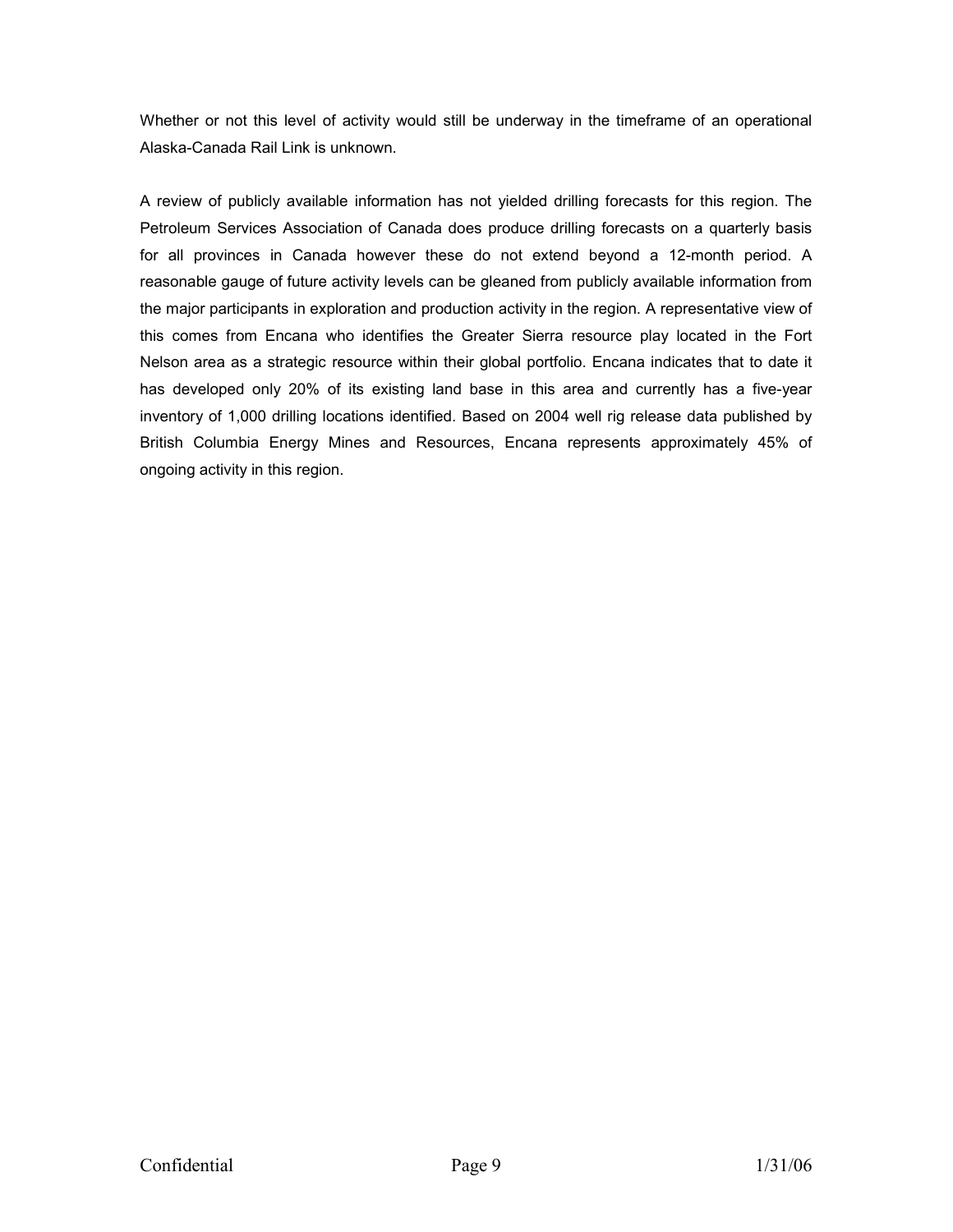

**Figure 2 – Oil and Gas Resource Regions – NE British Columbia**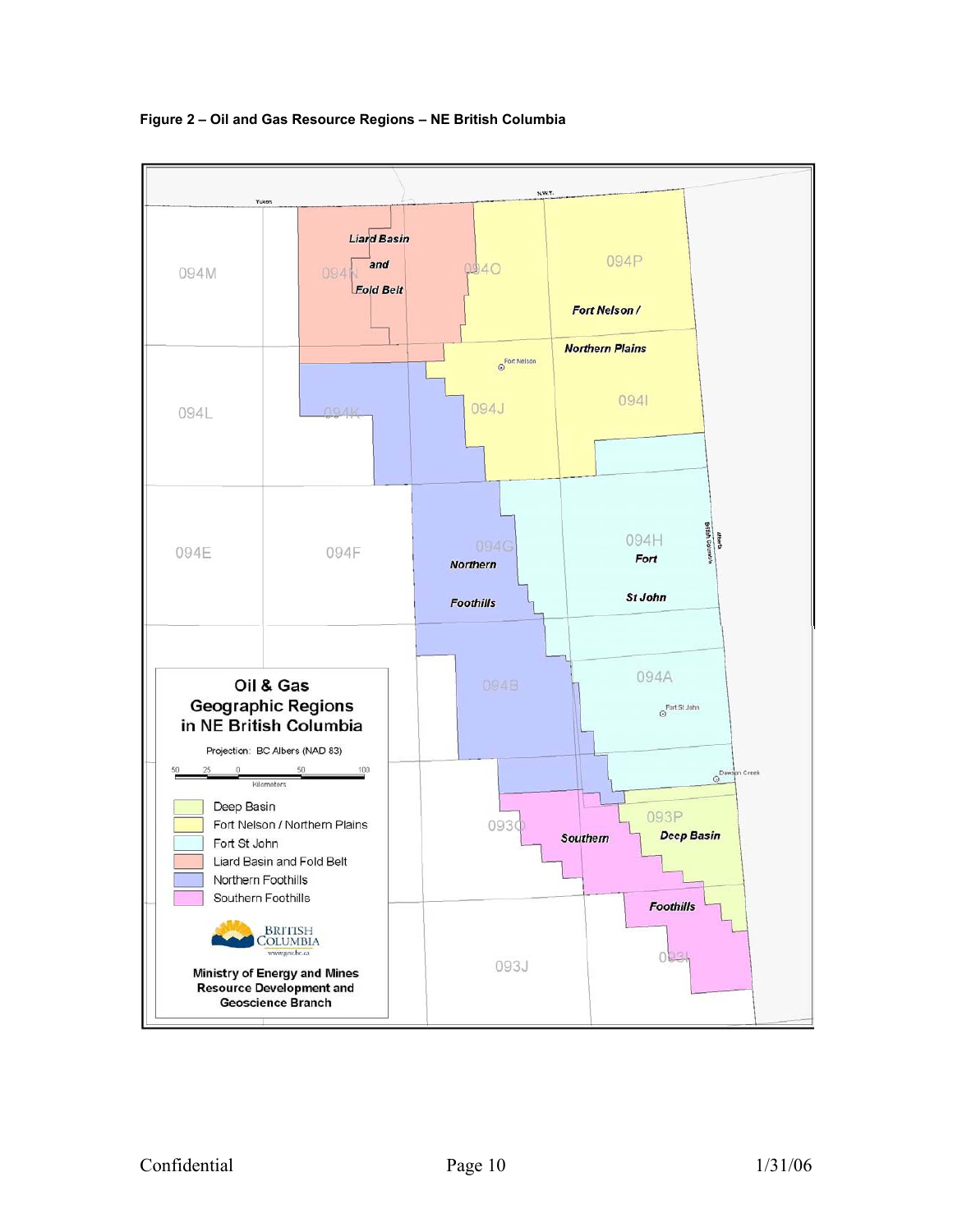# <span id="page-10-0"></span>**2.0 TRANSPORTATION RATES**

We have selected a limited number of destinations within the immediate vicinity of the identified mineral deposits and oil and gas operations to benchmark applicable transportation rates for the principal commodities. The base case scenario assumes direct truck movement from the Edmonton area for all commodities. Table 6 below provides a list of the assumed transportation corridors and destinations including highway mileages and routings.

| Origin   | <b>Destination</b> | <b>Hwy Miles</b> | Route                             |                             |
|----------|--------------------|------------------|-----------------------------------|-----------------------------|
| Edmonton | Fort St. John      | 411              | Highway 16 - 43 - 34 - 2          | Via Grande Prairie, Alberta |
|          | Fort Nelson        | 652              | Highway 16 - 43 - 34 - 2 - 97     | Via Grande Prairie, Alberta |
|          | Whitehorse, YT     | 1241             | Highway 16 - 43 - 34 - 2 - 97 - 1 | Via Grande Prairie, Alberta |
|          | Carmacks, YT       | 1348             | Highway 16 - 43 - 34 - 2 - 97 - 1 | Via Grande Prairie, Alberta |
|          | Stewart, BC        | 900              | Highway 16 - 37                   | Via Prince George, BC       |
|          | Watson Lake        | 970.6            | Highway 16 - 43 - 34 - 2 - 97 - 1 | Via Grande Prairie, Alberta |

**Table 6 – Highway Lanes, Mileages and Routings** 

Rate quotations received from Edmonton based motor carriers have been applied to the above noted corridors on a commodity specific basis yielding the estimated transportation rates contained in Table 7 below.

Although this analysis presumes that all freight would originate directly from Edmonton over the highway there are options particularly with respect to the movement of diesel fuel. Petro Canada for instance have bulk diesel agents located in a number of northern British Columbia locations including Fort Nelson, Fort St. John, Dawson Creek, and Prince George. Diesel fuel moves today by rail from Petro Canada's Edmonton refinery to these locations for subsequent bulk truck delivery. It is more likely, given the potential volumes, that a multi-modal supply chain consisting of rail to tank farm and super B tanker delivery would be used as opposed to direct truck haul from Edmonton.

While the freight rates contained in Table 7 below provide a baseline from which to assess the competitive direct rail options the competitive analysis to be completed in the subsequent work packages will necessarily examine competitive rail rates against a range of potential supply chain options.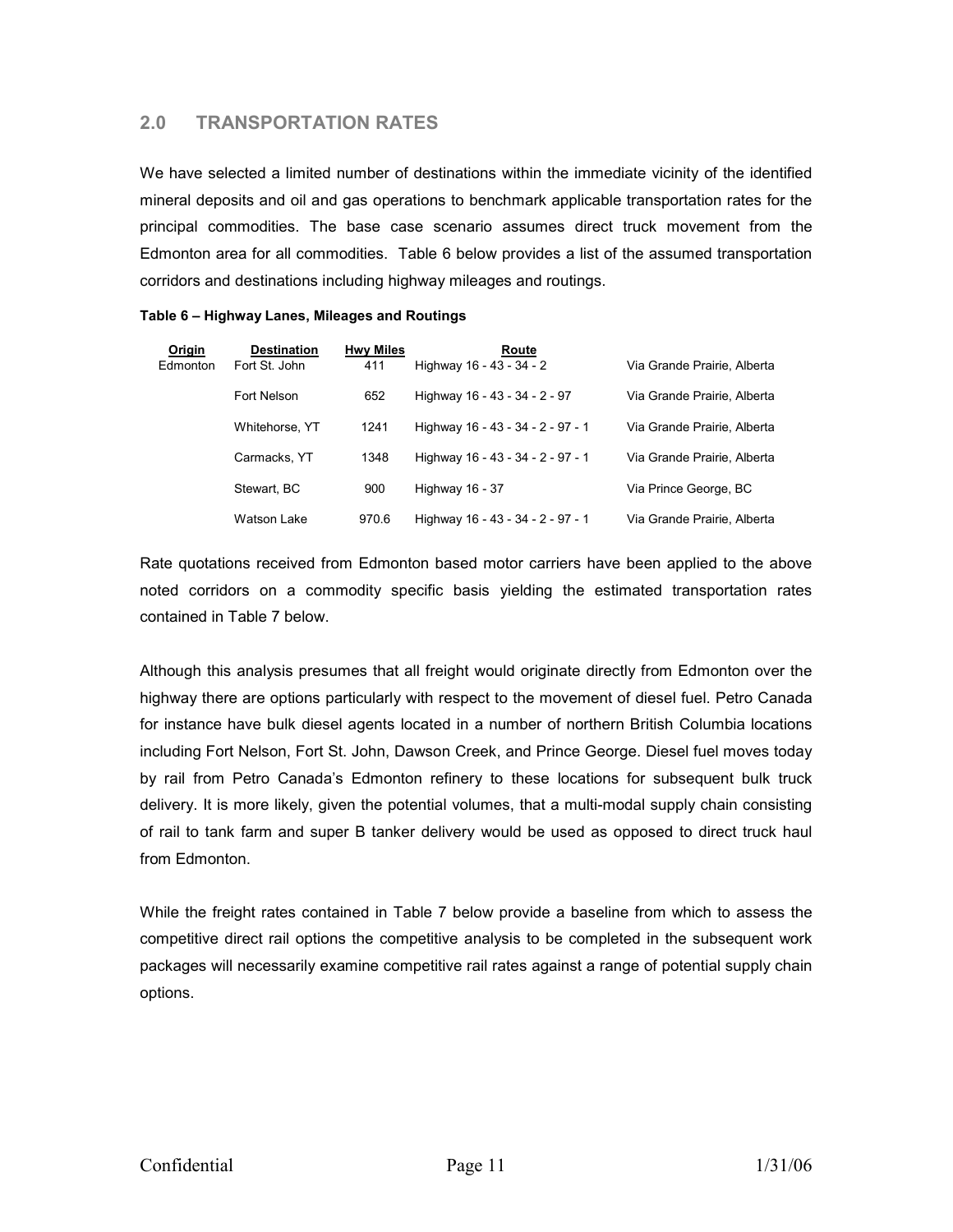**Table 7 – Estimated Highway Transportation Rates** 

| <b>B: Trucking Costs</b> |                    |                  |    |                               | Per Load                            |                    |                         |                           |
|--------------------------|--------------------|------------------|----|-------------------------------|-------------------------------------|--------------------|-------------------------|---------------------------|
| <b>Origin</b>            | <b>Destination</b> | <b>Hwy Miles</b> |    | <b>Cement</b>                 |                                     | <b>Diesel Fuel</b> |                         | General<br><b>Freight</b> |
| Edmonton                 | Fort St. John      | 411              | \$ | 2,027                         | \$                                  | 2,122              | $\sqrt{3}$              | 2,055                     |
|                          | Fort Nelson        | 652              | \$ | 3,220                         | $\boldsymbol{\mathsf{S}}$           | 3,366              | \$                      | 3,260                     |
|                          | Whitehorse, YT     | 1241             | \$ | 6,120                         | $\sqrt[6]{3}$                       | 7,178              | $\sqrt[6]{\frac{1}{2}}$ | 6,205                     |
|                          | Carmacks, YT       | 1348             | \$ | 6,648                         | \$                                  | 7,796              | \$                      | 6,740                     |
|                          | Stewart, BC        | 900              | \$ | 4,438                         | $\boldsymbol{\mathsf{S}}$           | 4,646              | \$                      | 4,500                     |
|                          | <b>Watson Lake</b> | 970.6            | \$ | 4,787                         | \$                                  | 5,011              | \$                      | 4,853                     |
|                          |                    | <b>Per Unit</b>  |    |                               |                                     |                    |                         |                           |
|                          |                    |                  |    | <b>Tonne</b><br><b>Cement</b> | <b>Litres</b><br><b>Diesel Fuel</b> |                    |                         | <b>Tonnes</b><br>Gen. Frt |
| Edmonton                 | Fort St. John      | 411              | \$ | 50.67                         | \$                                  | 0.043              | \$                      | 51.38                     |
|                          | <b>Fort Nelson</b> | 652              | \$ | 80.50                         | \$                                  | 0.068              | \$                      | 81.50                     |

Principal assumptions used in calculation of highway transportation rates include:

 $\bullet$ cement moving dry bulk in 8 axle pneumatic tankers with 40 metric tonne payload

Whitehorse, YT 1241 \$ 153.00 \$ 0.145 \$ 155.13

Carmacks, YT 1348 \$ 166.19 \$ 0.158 \$ 168.50

Stewart, BC 900 \$ 110.96 \$ 0.094 \$ 112.50

Watson Lake 970.6 \$ 119.66 \$ 0.101 \$ 121.33

- $\bullet$ diesel fuel moving in Super B Train configuration with 49,500 liter payload
- $\bullet$ general freight moving in 48 foot vans and flat deck with 40 tonne payloads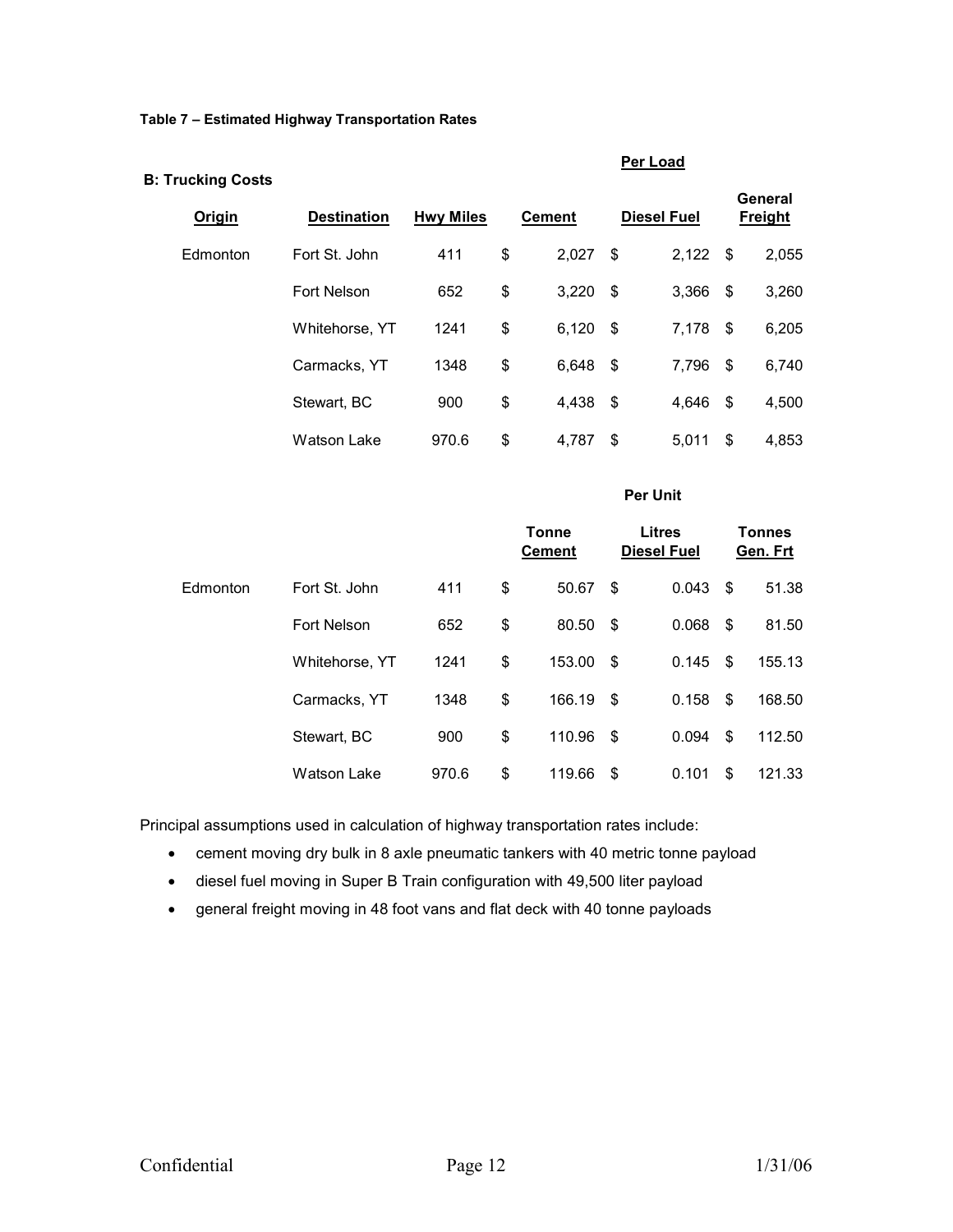# <span id="page-12-0"></span>**3.0 METHODOLOGY**

#### **3.1 Mineral Resources**

To ensure consistency with other market analyses underway the baseline traffic data for inbound freight to support mineral resource development and operations in the Yukon and Northeastern BritishColumbia has been developed using Gartner Lee's priority mineral deposit listing.<sup>1</sup> This listing has been developed by Gartner Lee through a detailed review of Yukon and British Columbia mineral deposits on file with the Yukon and BC governments including a detailed review of historical feasibility studies for these deposits and where possible direct discussions with representatives of the companies who own or are examining development of the resources.

A total of forty-two (42) priority deposits were identified and have been included in the assessment of potential freight tonnages for construction and ongoing operations. The deposits by region and commodity type are summarized in Table 8 below.

|                    |               |                | (Million Tonnes)          | (Million Tonnes)        |
|--------------------|---------------|----------------|---------------------------|-------------------------|
| <b>Commodity</b>   | <b>Region</b> | # Deposits     | <b>Mineable Resources</b> | <b>Shippable Tonnes</b> |
| Coal               | Yukon         | 9              | 231.1                     | 169.1                   |
|                    | B.C.          | 6              | 523.3                     | 292.6                   |
| Copper             | Yukon         | $\overline{2}$ | 10.9                      | 0.48                    |
|                    | B.C.          | $\overline{2}$ | 607.1                     | 11.3                    |
| Copper/Gold/Molyb. | Yukon         | 1              | 178.2                     | 2.42                    |
|                    | B.C.          | 3              | 1,030                     | 9.25                    |
| Iron               | Yukon         | 1              | 3,016                     | 1,219                   |
| Lead-Zinc          | Yukon         | 5              | 169.9                     | 21.9                    |
|                    | B.C.          | 1              | 18.5                      | 3.04                    |
| Molybdenum         | Yukon         | 1              | 46.0                      | 0.102                   |
|                    | B.C.          | 3              | 451.0                     | 0.504                   |
| Nickel-Copper      | B.C.          | 1              | 36.5                      | 1.553                   |
| Polymetallic       | Yukon         | 3              | 24.0                      | 3.604                   |
|                    | B.C.          | $\overline{2}$ | 21.1                      | 2.520                   |
| Tungsten           | Yukon         | 1              | 12.9                      | 0.141                   |
| Tungsten / Molyb.  | Yukon         | 1              | 162.0                     | 0.294                   |
| <b>Total</b>       |               |                | 6,716                     | 1,292                   |

|  | Table 8 - Summary of Priority Mineral Deposits |  |  |  |
|--|------------------------------------------------|--|--|--|
|  |                                                |  |  |  |

 $\overline{a}$ 

<span id="page-12-1"></span><sup>&</sup>lt;sup>1</sup> Gartner Lee has been retained by the Alaska Canada Rail Link project to development baseline traffic data for mineral exports from the Yukon and Northeastern British Columbia as part of the broader market study being completed for this project.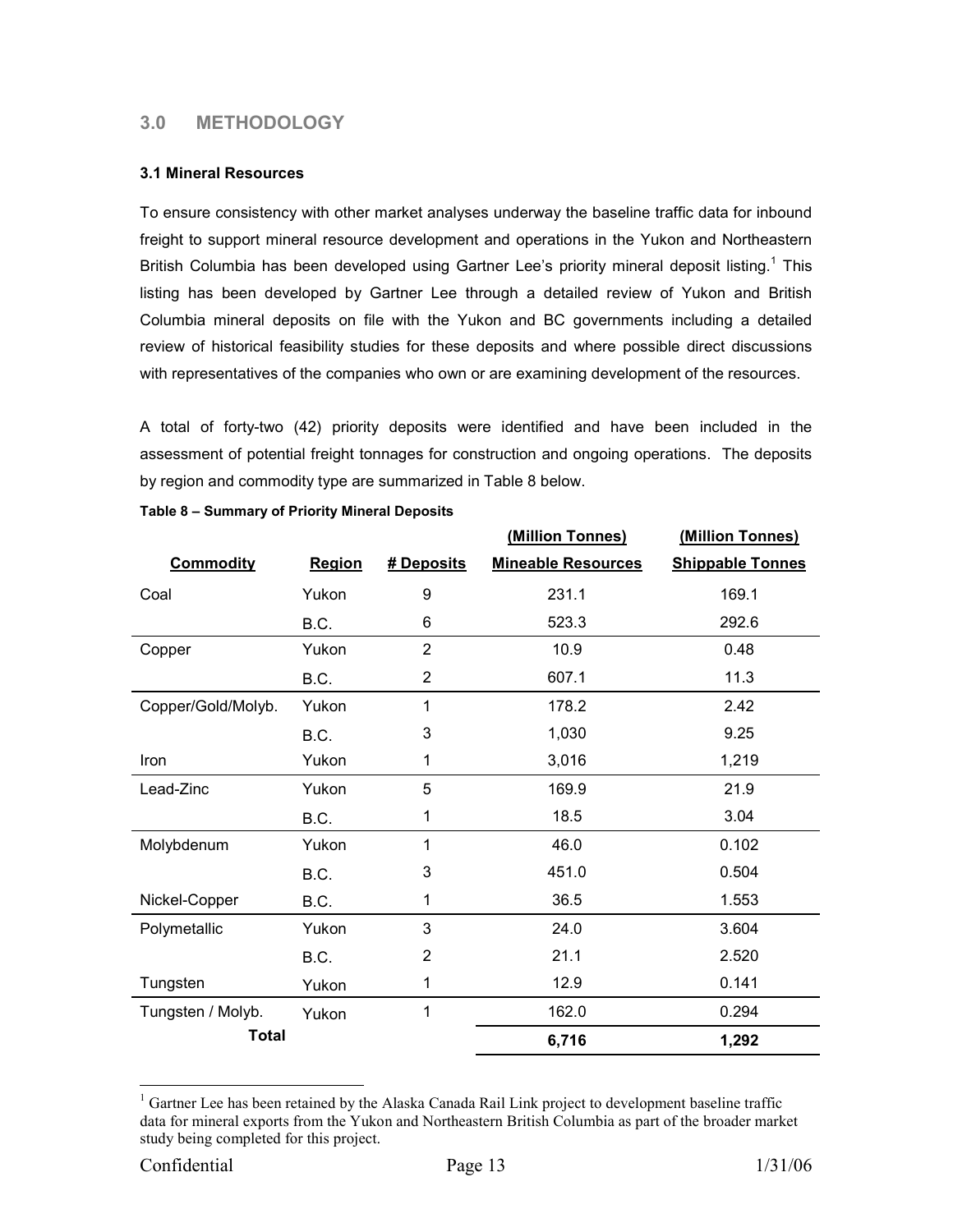<span id="page-13-0"></span>The principal challenge to identifying potential freight volumes associated with the development and ongoing operation of these mines has been the absence of meaningful historical data. None of the priority deposits identified by Gartner Lee have reached the production stage and most remain in various stages of feasibility analysis. Many of the deposits can be classified as dormant having had preliminary geological work undertaken for reserve estimation within the last twenty years but not currently being actively pursued for commercial development.

Without an effective baseline from which to derive unit values of consumable goods for extrapolation against the proposed operations it was necessary to develop a model that would, based on the proposed mineable resources and annual throughput volumes, estimate the volume of freight associated with such operations. Two freight estimation models have been developed – one for mine construction and the other for ongoing operational support. These models have been developed with the assistance of a geological engineer experienced in both the construction and operation of base metal mines.

Recognizing the level of accuracy required at this stage of the analysis we have not differentiated the models significantly based on the type of mining operation. For estimating construction related volumes we have applied the same model to all proposed developments regardless of commodity.

## 3.1.1 Mine Construction

Our model assumes a limited number of goods or "consumables" quantities applied against a range of estimated annual production volumes as identified in the Gartner Lee analysis. Principal goods used in the construction of such operations include: cement, civil and mechanical equipment and supplies, pit and surface equipment, structural steel, fuel tank materials, camp and office materials, and fuel.

The model uses a base case set of unit values assuming a mining operation producing in the order of 7,000 metric tonnes per day. Recognizing that the estimated daily operating rates of these deposits vary between 1,000 and 100,000 tonnes per day, as estimated in the Gartner Lee analysis, it was necessary to extrapolate the base unit values using a limited set of assumptions. We have extrapolated the base unit values to create three additional scenarios reflecting daily production rates of 20, 50, and 100,000 tonnes per day. We have subsequently applied a limited number of assumptions to each of the consumables to arrive at unit values for each consumable product within each scenario. We believe this is a more reasonable approach than simply scaling the consumables on a straight prorate basis against the base case.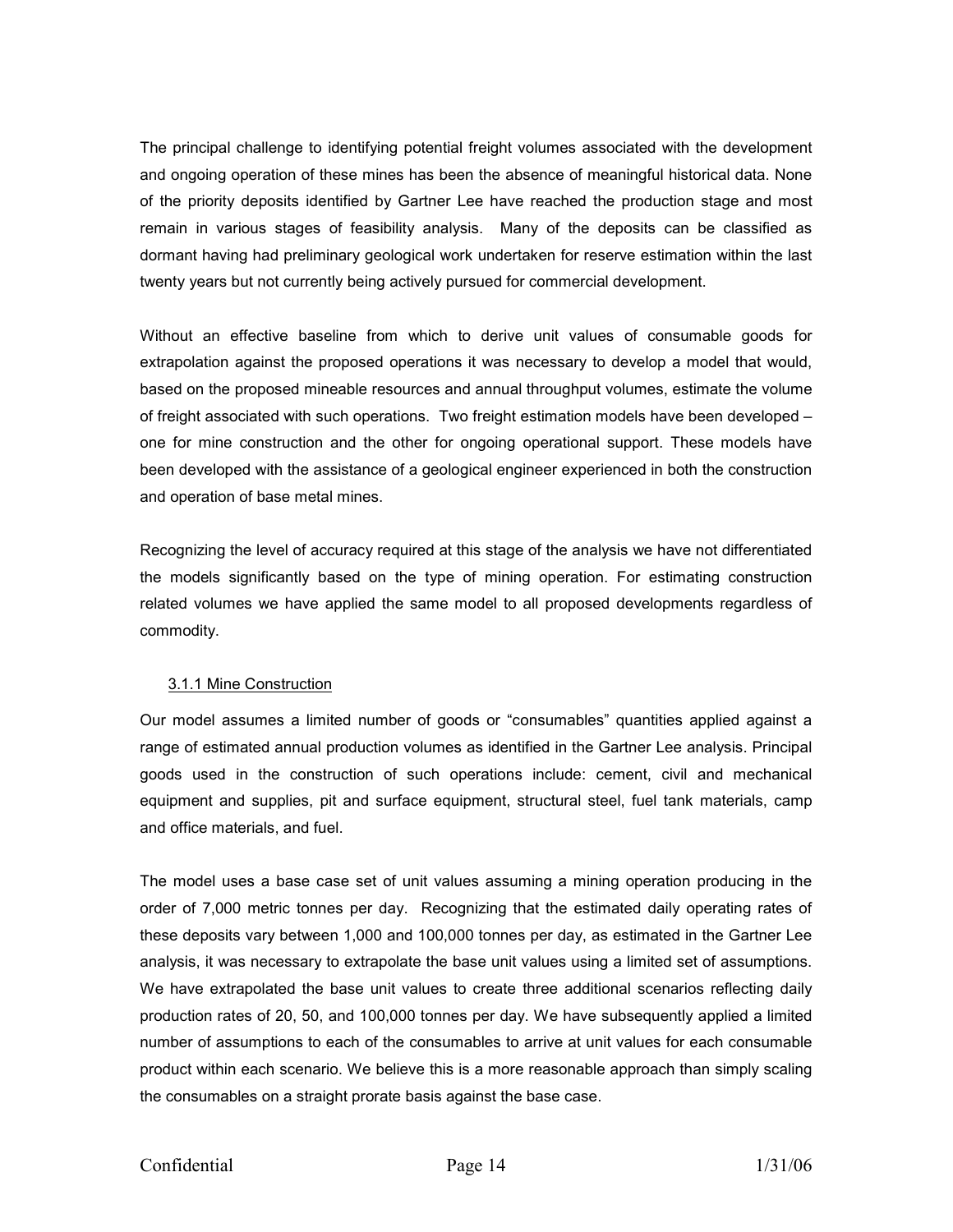<span id="page-14-0"></span>The assumptions used to derive the unit values reflected in Table 9 below are:

- 1. Construction material requirements are not assumed to be linear with production levels.
- 2. Camp and office requirements are held constant across all scenarios assuming that field operations in this regard will be relatively basic and any differences in related freight volumes for this item would be negligible in the overall analysis.
- 3. Fuel tank material requirements have been held constant in the 20KT scenario and increased by 100% from the base case for the 50 KT and 100 KT scenarios. It is recognized that operational fuel consumption will increase on a relatively linear basis with production levels but we do not believe it is reasonable to assume that the effective on site storage capacity should also be increased on a linear basis.
- 4. All other consumables have been increased 25% for each scenario as compared to the next lowest case.

| <b>Consummables</b>                     | <b>Base Scenario</b> | <b>Extrapolation Based on Production Volumes</b> |              |               |  |
|-----------------------------------------|----------------------|--------------------------------------------------|--------------|---------------|--|
|                                         | 7KT Per Day          | 20KT Per Day                                     | 50KT Per Day | 100KT Per Day |  |
| Cement                                  | 6.000                | 7.500                                            | 9.375        | 11.719        |  |
| Civil/Mechanical Equipment and Supplies | 4.000                | 5.000                                            | 6.250        | 7.813         |  |
| Owners Pit and Surface Equipment        | 8,000                | 10,000                                           | 12.500       | 15.625        |  |
| <b>Structural Steel</b>                 | 4.000                | 5.000                                            | 6.250        | 7.813         |  |
| Tankage (40 million litre capacity)     | 2.000                | 2.000                                            | 4.000        | 4.000         |  |
| Cladding                                | 600                  | 600                                              | 600          | 600           |  |
| Camp/office                             | 1.500                | 1.500                                            | 1.500        | 1.500         |  |
| Fuel                                    | 8.000                | 10.000                                           | 12.500       | 15.625        |  |
|                                         |                      |                                                  |              |               |  |
| Total                                   | 34.100               | 41,600                                           | 52.975       | 64.694        |  |

#### **Table 9 – Freight Consumption for Mineral Resource Development (tonnes)**

In order to efficiently apply the model and on the assumption that differences that might arise from a more refined model would be negligible at this stage of the analysis, the unit volumes in the four scenarios have been applied to a range a daily production volumes as follows:

- Base case unit values (7 KT) for all operations up to 19,000 MT per day
- 20 KT unit values for all operations up to 49,000 MT per day
- 50 KT unit values for all operations up to 99,000 MT per day
- $\bullet$ 100 KT unit values for all operations over 100,000 MT per day.

The unit values and assumptions outlined above have been applied against each of the priority deposits identified in the Gartner Lee analysis. The resultant estimated freight volumes are summarized in Section 1.0 of this report. Detailed data is provided as Appendix A to this report.

## 3.1.2 Operations Support Volumes

Freight volumes associated with ongoing mineral resource production have also been estimated by developing a model of the goods or consumables typically used in such operations. In this instance we have used two models; one for base metal mining and one for coal mining. Confidential Page 15 1/31/06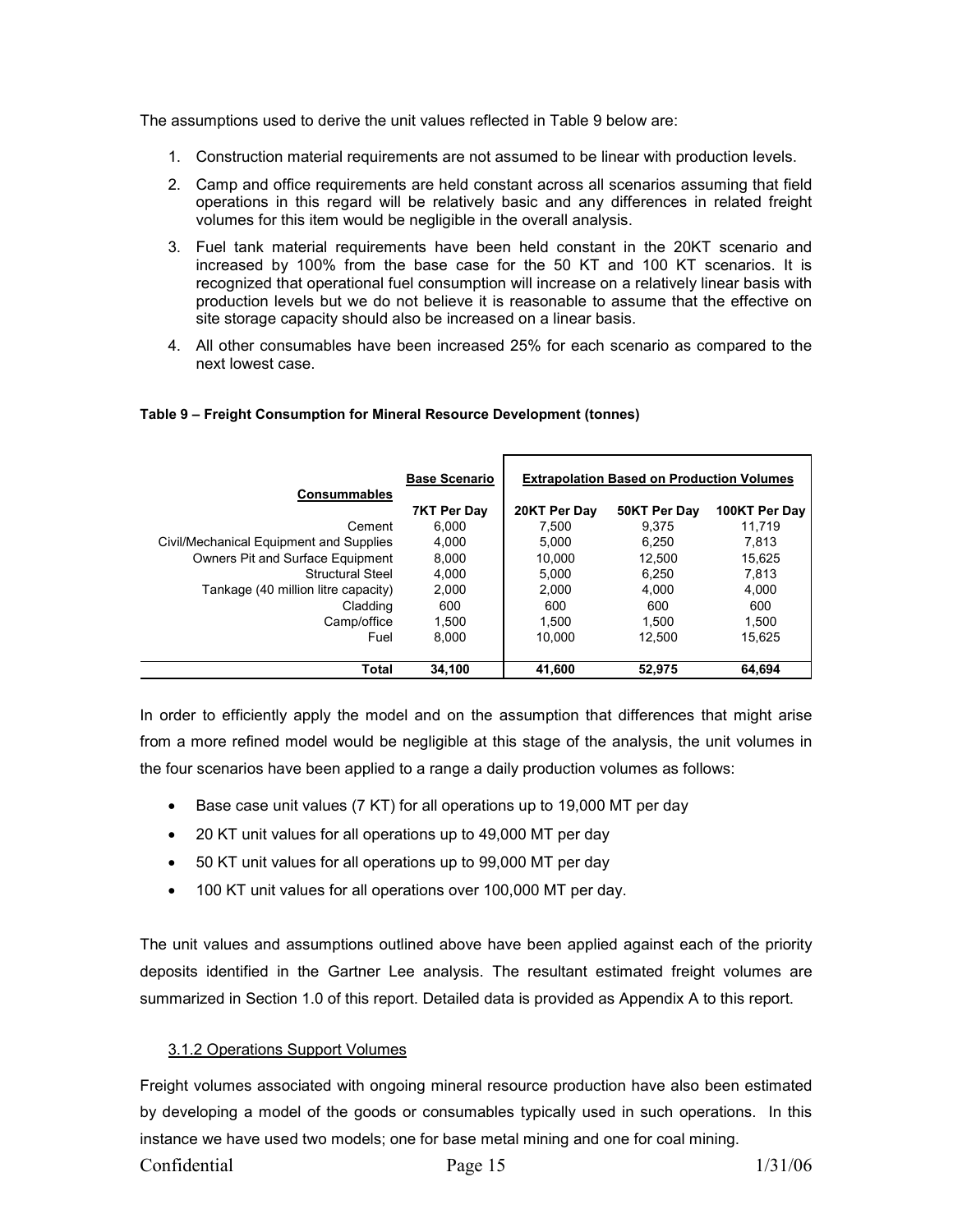#### **Coal Operations**

variables: fuel and other supplies. The base model values used are shown in Table 10 below. The model used for estimating the freight associated for coal mine operations uses two input

#### **Table 10 – Coal Mine Operations Support Model**

#### **(1) Base Model Values**

| Ore tonnes per day of Operation<br>Operating Days Per Year<br>Type of mining operation<br>Waste to ore ratio<br><b>Power Generation</b><br>Work Force Support<br>Non Fuel Per Tonne of Ore | 6,575<br>365<br>Open Pit - strip mining<br>0.5:1<br>On Site<br>On Site<br>9 |                       |                              |                                           |
|--------------------------------------------------------------------------------------------------------------------------------------------------------------------------------------------|-----------------------------------------------------------------------------|-----------------------|------------------------------|-------------------------------------------|
| (2) Production Model Values                                                                                                                                                                | Tonnes                                                                      |                       |                              |                                           |
| Ore Production                                                                                                                                                                             | Annual<br>2,400,000                                                         | <b>Daily</b><br>6,575 |                              |                                           |
| Rock Tonnes Mined                                                                                                                                                                          | 3.600.000                                                                   | 9,863                 |                              |                                           |
|                                                                                                                                                                                            | <b>Annual Consumption</b>                                                   |                       |                              |                                           |
| (3) Consummables                                                                                                                                                                           | <b>Unit Consumption</b>                                                     | Freight (MT)          | Per Day<br><b>Production</b> | <b>Per Ore Tonne</b><br><b>Production</b> |
| Total Fuel Consumption (Litres)                                                                                                                                                            | 12,900,000                                                                  | 10,578                | 1.6                          | 0.004                                     |
| Other Supplies (kg)                                                                                                                                                                        | 21,600,000                                                                  | 21,600                | 3.3                          | 0.009                                     |
|                                                                                                                                                                                            |                                                                             | 32,178                | 4.9                          | 0.013                                     |

**Annual Freight Consumed Per Daily Mill Throughput 4.9 (Per 6,575 Tonnes)**

**Annual Freight Consumed Per Ore Tonne Throughput 0.013**

#### **(4)Assumed Fuel Consumption**

| Mine  | 2.700.000  |
|-------|------------|
| Mill  | 7.200.000  |
| Other | 3.000.000  |
|       | 12,900,000 |

#### **Notes:**

Est. 0.75 litres of fuel per total tonne of rock moved due to the efficiency of large equipment.

Est. 3 litres of fuel per ore tonne milled - heavy media separation and cycloning.

Est. 30% factor of mine/mill fuel consumption for camp support

Principal assumptions of the model include:

- daily operating rate of 6,575 tonnes per year with a waste to ore ratio of 0.5:1 using open pit strip mining operations;
- $\bullet$  fuel consumption calculated for mining, milling and "other" operations based on either volume of rock tonnes mined or ore tonnes milled; and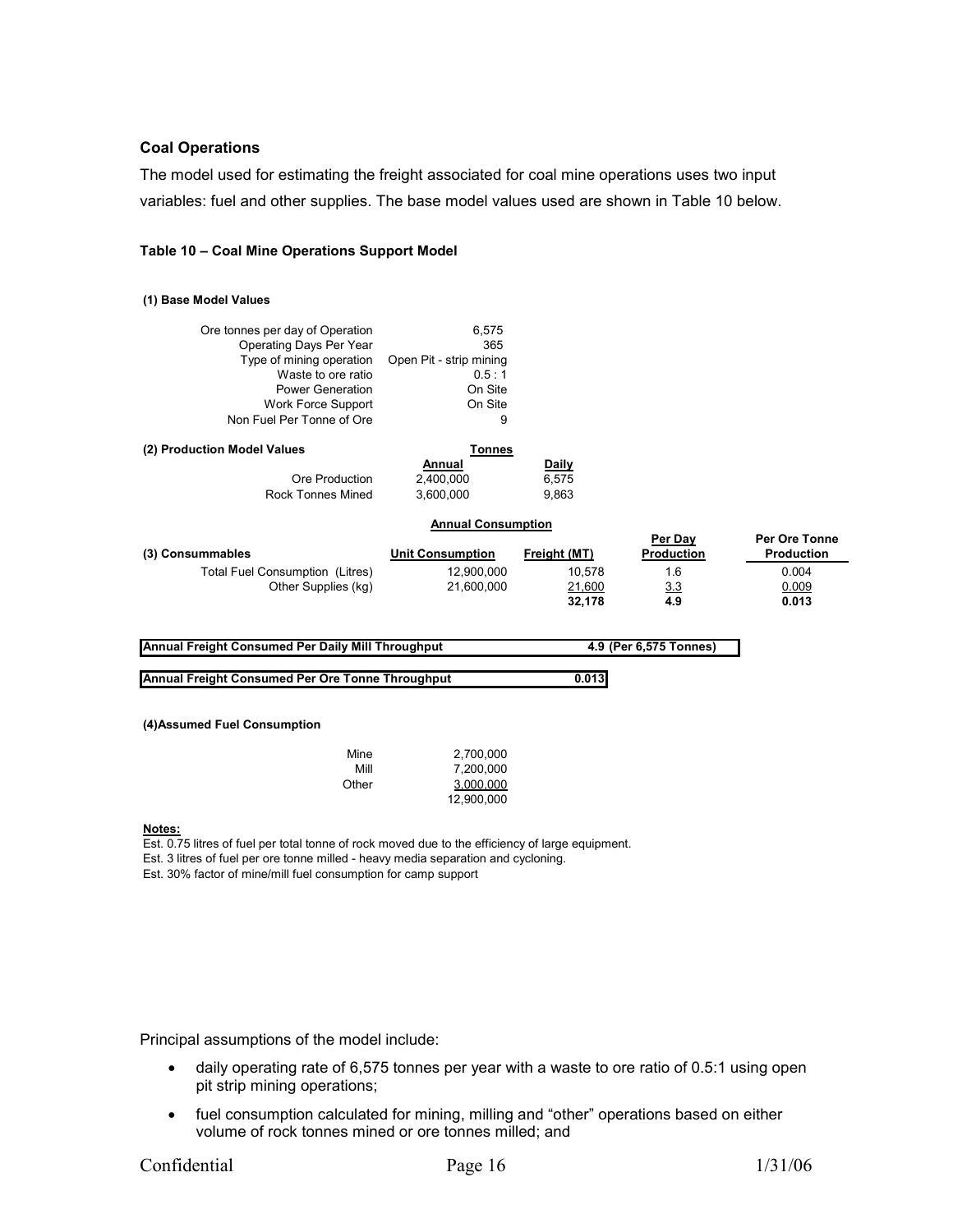- on-site power generation and work force support.

The Gartner Lee analysis identified fifteen priority coal deposits in the Yukon and Northern British Columbia with estimated mineable resources of 754 million tonnes and total estimated shippable quantities of 462 million tonnes. Estimated daily production rates for these properties, based on known resources and anticipated mine life, range from 1,000 to 24,000 tonnes per day. Assuming that the volume of consumables would rise somewhat proportionately with production rates the model values were scaled accordingly by calculating the ratio of daily production for each deposit against the base model and applying these factors to the fuel and other supply values.

#### **Base Metal Operations**

The model used for calculating freight volumes associated with base metal mining operations was somewhat more detailed than that used in the coal analysis. The model identifies the principal consumables used in these operations and the proportionate values of each. Principal commodities used in such operations include: crusher liners, mill liners, grinding balls, lime, lubricants, and diesel fuel.

Two base case scenarios were developed representing daily operating rates of 1,000 and 6,600 tonnes per day. With the exception of fuel all consumable unit values were held constant and in proportion to the operating rates. In the case of fuel the base case consumption values differ slightly with the 6,600 tonne per day operation assuming 60% fuel savings associated with mining operations assuming the use of larger more fuel-efficient mining equipment.

Principal assumptions contained in the model include:

- daily production levels of 1,000 and 6,600 tonnes per year;
- $\bullet$  waste to ore ratios of 2.5:1 and 4:1 respectively the waste to ore ratio impacts fuel calculation as it impacts the volume of rock mined to achieve designated daily production rates; and
- on-site power generation and workforce support

Model v alues and assumptions are detailed further in Table 11 below.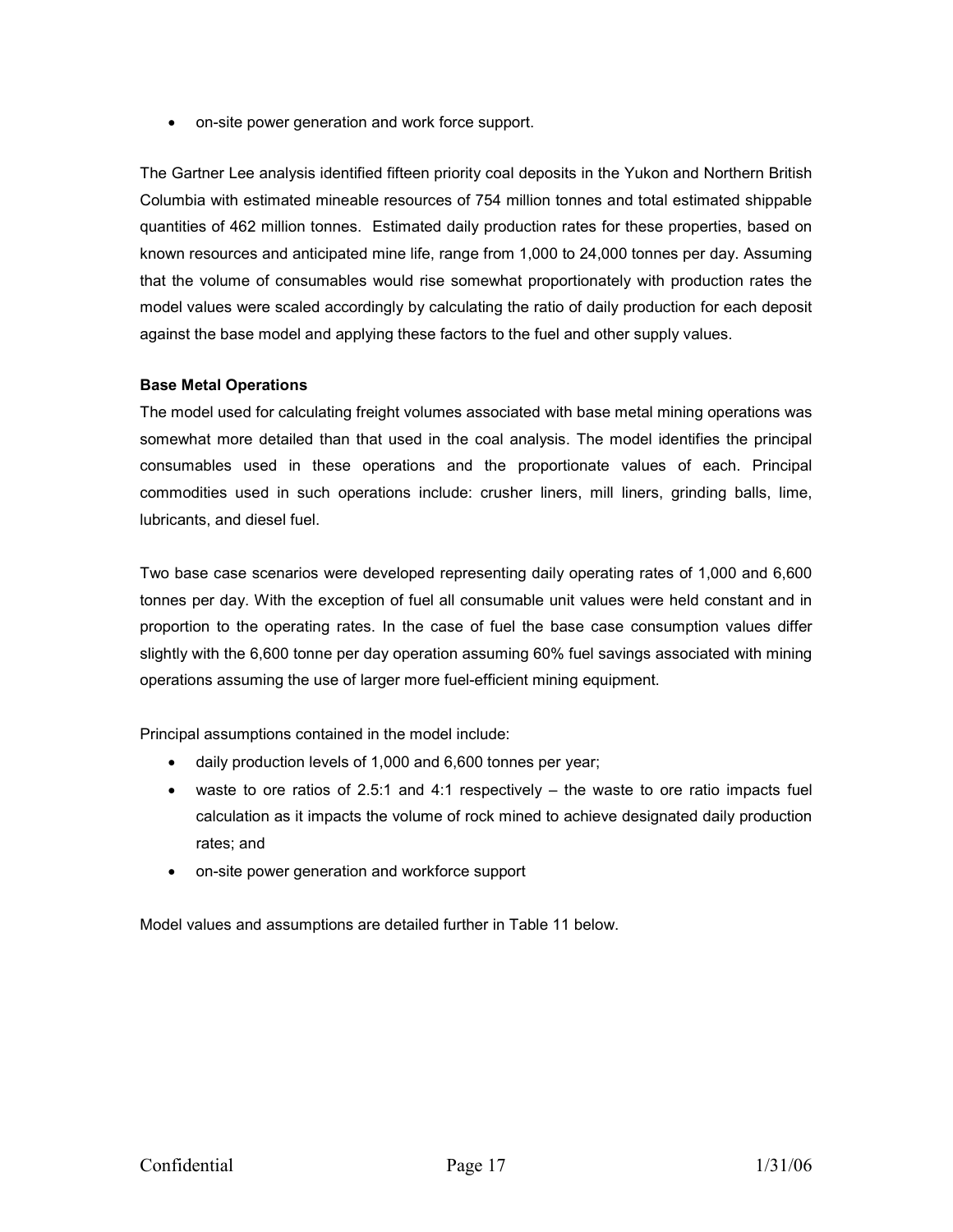#### <span id="page-17-0"></span>**Table 11 – Base Metal Mine Operations Support Model**

| (1) Base Model Values                             |                              | Scenario 1:     |               |                          | Scenario 2      |               |
|---------------------------------------------------|------------------------------|-----------------|---------------|--------------------------|-----------------|---------------|
| Daily Production (tonnes)                         | 1,000                        |                 |               | 6,600                    |                 |               |
| Operating Days Per Year                           | 365                          |                 |               | 365                      |                 |               |
| <b>Annual Production</b>                          | 365,000                      |                 |               | 2,400,000                |                 |               |
| Annual Rock tonnes mined                          | 1,277,500                    |                 |               | 12,000,000               |                 |               |
| Waste to Ore Ratio                                | 2.5:1                        |                 |               | 4:1                      |                 |               |
| <b>Power Generation</b>                           | On-site                      |                 |               | On-site                  |                 |               |
| Worforce Support                                  | On Site                      |                 |               | On Site                  |                 |               |
|                                                   |                              |                 |               |                          |                 |               |
|                                                   |                              |                 | Freight       |                          |                 | Freight       |
| (2) Consummables Per Year                         | Consumption                  | Units           | (Tonnes/Yr)   | Consumption              | Units           | (Tonnes/Yr)   |
| Crusher liners(2)                                 | 1.00                         | Set             | 20            | 6.60                     | Set             | 132           |
| <b>Mill Liners</b>                                | 1.00                         | Set             | 30            | 6.60                     | Set             | 198           |
| Grinding Balls 75mm                               | 2.00                         | Kg/tonne (ore)  | 730           | 13.20                    | Kg/tonne (ore)  | 4,800         |
| Lime etc                                          | 2.00                         | Kg/tonne (ore)  | 730           | 13.20                    | Kg/tonne (ore)  | 4,818         |
| Fluxes                                            | 0.01                         | Kg/tonne (ore)  | 4             | 0.07                     | Kg/tonne (ore)  | 24            |
| Lubricants                                        | 1.00                         | lot             | 5             | 6.60                     | lot             | 25            |
| Misc. Mill & Lab Supplies                         | 1.00                         | lot             | 5             | 6.60                     | lot             | 25            |
| Mine Consumeables                                 | 0.50                         | Kg/tonne (rock) | 639           | 3.30                     | Kg/tonne (rock) | 6,000         |
| Food                                              | 1.00                         | kg/day          | 102           | 6.60                     | kg/day          | 675           |
| Subtotal Non Fuel Items                           |                              |                 | 2,265         |                          |                 | 16,697        |
|                                                   |                              |                 |               |                          |                 |               |
| Bulk Diesel*                                      | 18,450.0                     | I/day           | 5,522         | 96.438                   | I/day           | 28,864        |
| Contingency 25% (ALL)                             |                              |                 | 1,947         |                          |                 | 11,390        |
|                                                   |                              |                 |               |                          |                 |               |
| <b>Total Estimated Consummables</b>               |                              |                 | 9,733         |                          |                 | 56,951        |
|                                                   |                              |                 |               |                          |                 |               |
|                                                   | <b>Tonnes of Freight Per</b> |                 |               |                          |                 |               |
| Annual Freight Consumed Per Daily Mill Throughput | 1,000 Tonnes of Ore          | Ratio           |               |                          |                 |               |
| Fuel                                              | 5.52                         | 71%             |               | Fuel                     | 4.37            | 56%           |
| Other                                             | 2.26                         | 29%             |               | Other                    | 2.53            | 32%           |
| Contingency                                       | 1.95                         |                 |               | Contingency              | 1.73            |               |
| Total                                             | 9.7                          |                 |               | Total                    | 8.7             |               |
|                                                   |                              |                 |               |                          |                 |               |
|                                                   |                              |                 | <b>Tonnes</b> |                          |                 | <b>Tonnes</b> |
|                                                   | <b>Daily Consumption</b>     |                 | Per Ore Tonne | <b>Daily Consumption</b> |                 | Per Ore Tonne |
| (3) Assumed Fuel Requirements                     | Litres                       | <b>Tonnes</b>   | Per Day       | <b>Litres</b>            | <b>Tonnes</b>   | Per Day       |
| Power                                             | 12,000                       | 9.84            | 0.0098        | 62,724                   | 51.43           | 0.0078        |
| Mine (incl. Explosives)                           | 5,000                        | 4.1             | 0.0041        | 26,135                   | 21.43           | 0.0032        |
| Freight Haul                                      | 1,200                        | 0.984           | 0.0010        | 6,272                    | 5.14            | 0.0008        |
| Misc. Vehicles etc.                               | 250                          | 0.205           | 0.0002        | 1,307                    | 1.07            | 0.0002        |
| <b>Total Fuel</b>                                 | 18,450                       | 15.129          | 0.0151        | 96,438                   | 79.08           | 0.0120        |
|                                                   |                              |                 |               |                          |                 |               |

#### **Base Metal Mine Consummables Assumptions - Ongoing Operations**

#### **.2 Oil and Gas 3**

Freight volume linked to well drilling activity in Northeastern British Columbia has been calculated using base statistics of drilling activities from the Canadian Association of Oilwell Drilling Contractors (CAODC). The principal source of information is the CAODC's publicly available Weekly Western Canadian Drilling Rig Count report. This report provides a detailed listing by province of active drilling rigs weekly for the prior four years. As the report does not identify specific rig operators or the start and end dates associated with individual rigs it is not feasible to precisely identify the number of individual rigs operating at any given time.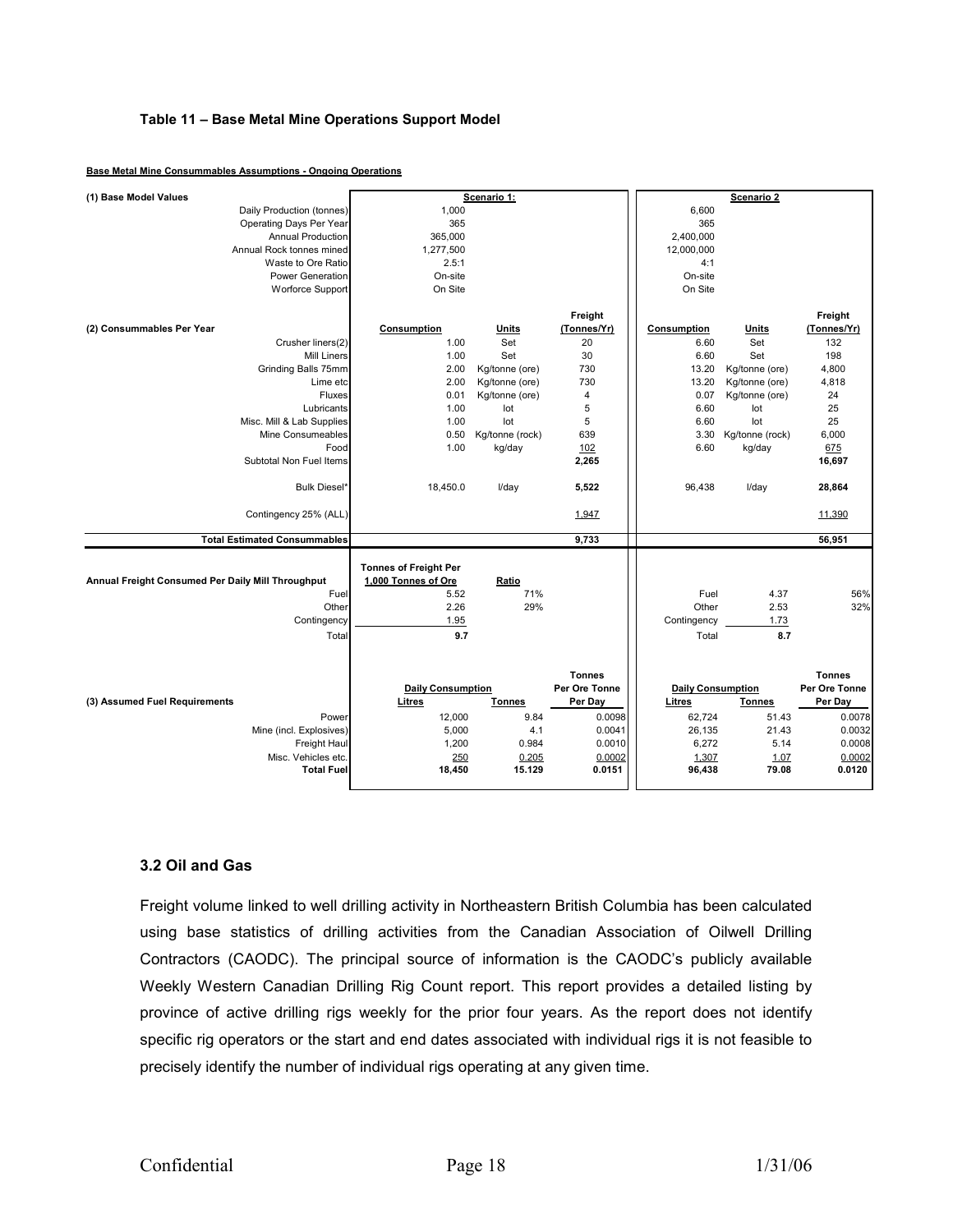#### **Table 12 – Average Monthly Rigs Active - NEBC**

In lieu of this the weekly statistics were used to calculate the average number of active rigs by month for the period January 2003 to December 2005.

Using industry estimates for unit freight consumption for rig resupply activities we applied these against

|           | 2003 | 2004 | 2005 | 2006 |
|-----------|------|------|------|------|
| January   | 124  | 148  | 135  | 124  |
| February  | 135  | 158  | 148  |      |
| March     | 109  | 116  | 93   |      |
| April     | 28   | 32   | 37   |      |
| May       | 10   | 13   | 32   |      |
| June      | 10   | 12   | 32   |      |
| July      | 26   | 34   | 53   |      |
| August    | 40   | 45   | 59   |      |
| September | 47   | 32   | 63   |      |
| October   | 53   | 53   | 66   |      |
| November  | 62   | 62   | 76   |      |
| December  | 95   | 90   | 82   |      |
|           |      |      |      |      |

the estimated rig volumes to calculate total estimated freight volumes.

Principal assumptions for rig resupply include:

- rig resupply for 120 days of operation equal to 110 truckloads of freight consisting of:
	- o 22% or 24 truckloads of diesel fuel
	- $\circ$  78% or 86 truckloads or other rig supplies
- fuel is assumed to move at 40 tonnes per truck using "B" train configurations
- other supplies are assumed to be a mix of flat decks and vans carrying general freight -

Table 13 below identifies the assumed freight quantities per rig resupply season.

#### **able 13 – Unit Values for Rig Resupply T**

|           |     | <b>Truckloads</b> | (tonnes)<br>Average<br><b>Payload</b> | (tonnes)<br><b>Estimated</b><br><b>Freight</b> |
|-----------|-----|-------------------|---------------------------------------|------------------------------------------------|
| Fuel      | 22% | 24                | 40                                    | 968                                            |
| All Other | 78% | 86                | 30                                    | 2,574                                          |
|           |     |                   | Total                                 | 3,542                                          |